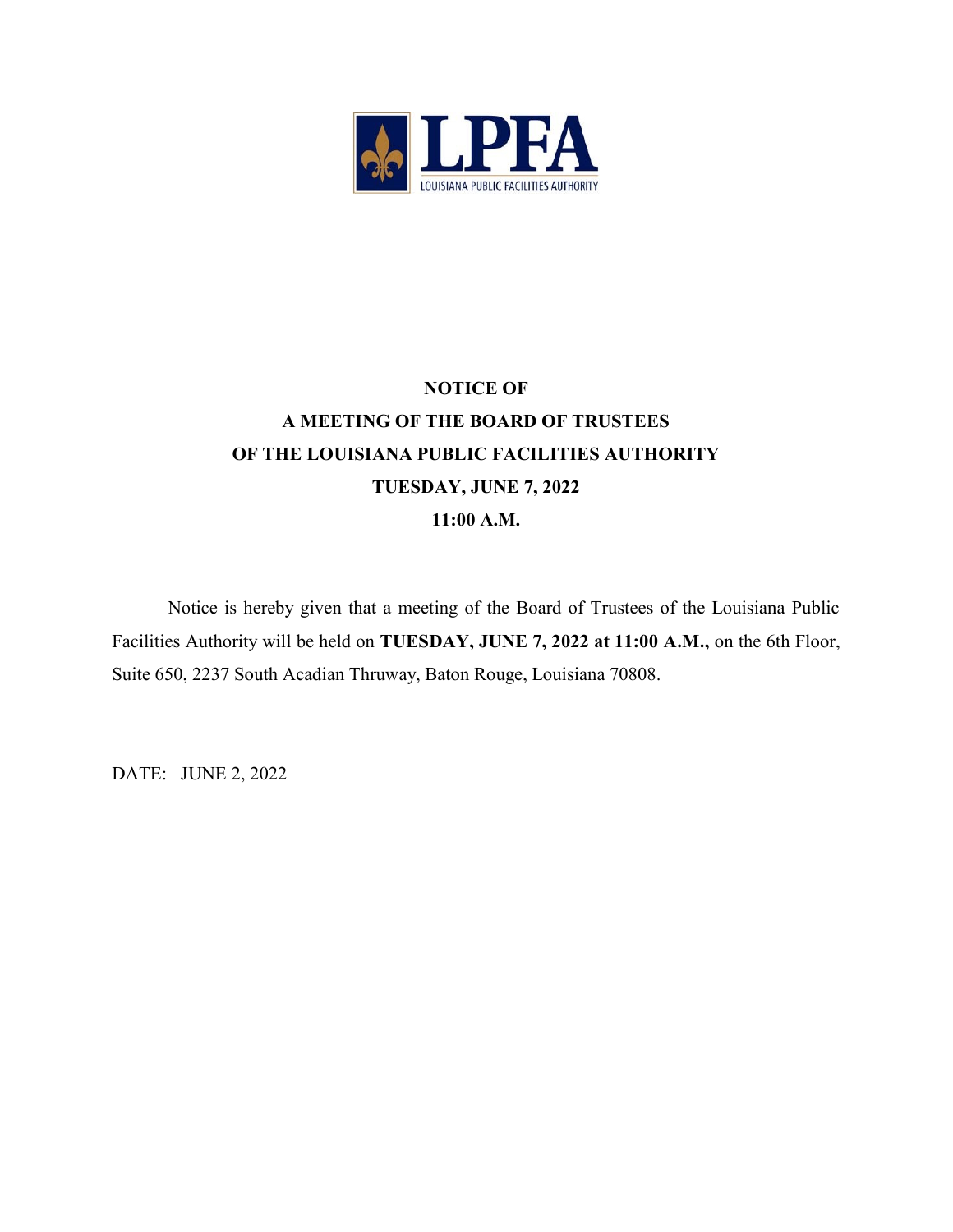## LOUISIANA PUBLIC FACILITIES AUTHORITY MEETING OF THE BOARD OF TRUSTEES TUESDAY, JUNE 7, 2022 11:00 A.M.

The AGENDA for a meeting of the Board of Trustees of the Louisiana Public Facilities Authority for TUESDAY, JUNE 7, 2022, is as follows:

Item 1. Call to Order

Item 2. Approval of the Minutes from the Board of Trustees Meeting held on Tuesday, May 10, 2022; and providing for other matters related thereto.

#### APPROVALS, REFUNDING ISSUES, AND/OR BOND SALE RATIFICATIONS

Item 3. Chevron Corporation Project - Consideration of Application Number 22-0006 for a Resolution authorizing the Chairman or Vice Chairman and the Secretary-Treasurer or an Assistant Secretary of the Board of Trustees of the Louisiana Public Facilities Authority to execute a preliminary agreement between the Louisiana Public Facilities Authority and Chevron Corporation; authorizing the issuance of revenue bonds to finance certain facilities; authorizing and approving the form of and publication of a Notice of Intention to Sell Bonds; and providing for other matters in connection with the foregoing.

Item 4. Jefferson RISE Charter School Project - Consideration of a Resolution making certain findings with respect to and authorizing the issuance of not exceeding \$18,000,000 aggregate principal amount of Louisiana Public Facilities Authority Revenue Bonds (Jefferson Rise Charter School Project) in one or more series, on a taxable or tax-exempt basis; approving the form and authorizing the execution and delivery of a Trust Indenture, a Loan Agreement, and a Bond Purchase Agreement for the Bonds; approving the distribution of a Preliminary Limited Offering Memorandum and a final Limited Offering Memorandum for said Bonds; approving the sale of the Bonds; ratifying the publication of a Notice of Sale of Bonds and a Notice of Public Hearing;